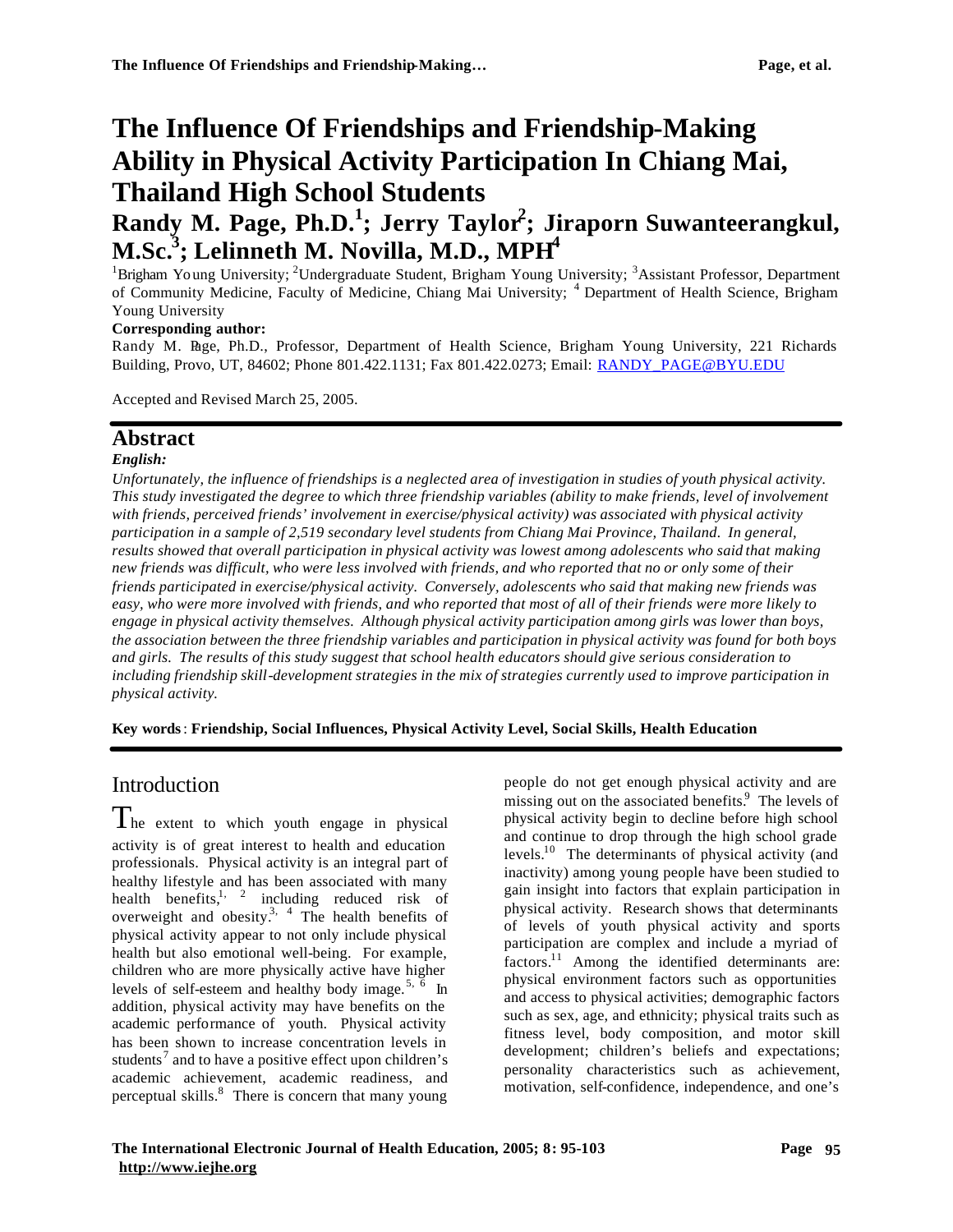perceived self-efficacy to be active; enjoyment of physical activity; and parental and peer influences.<sup>11,</sup> Significant others and social influences have been identified as important influences in the major theoretical models guiding research on the determinants of physical activity in youth.<sup>13</sup> Bandura's Social Cognitive Theory (SCT) has been the predominant model in this research and in this model social environmental factors play important roles in influencing the activity actions of individuals.<sup>13</sup> Other prominent models such as the Youth Physical Activity Promotion (YPAP)<sup>14</sup> model and Susan Harter's  $15$  mediational model of global self-worth customized for the physical activity domain recognize the critical importance of social influences in explaining physical activity behavior in youth. The research literature suggests that parents, teachers, coaches, and peers are among significant others who shape youth physical activity experiences. Smith<sup>16</sup> points out that the overwhelming bulk of research on social influence in youth physical activity and sport has focused upon the role of adults (parents, teachers, coachers) while research on peers has paled in comparison. According to Weiss, $<sup>1</sup>$ </sup> one's peer group and friends (classmates, teammates, neighborhood friends) are powerful socializing agents who contribute beyond the influence of adults to children's psychosocial development in school and also to physical activity involvement. Both peer acceptance and close friendships are salient aspects of peer relationships and interactions. Peer acceptance refers to one's degree of social acceptance (popularity) or status within a peer group, while friendship refers to specific aspects of a dyadic peer relationship. The ability to make friends is a key variable impacting peer acceptance and friendship development.

The current study focuses on the relationship between selected friendship variables and physical activity participation among a sample of high school students in Chiang Mai, Thailand. Thus, the specific purpose of this study was to investigate the degree to which three friendship variables (ability to make friends, level of involvement with friends, and perceived friends' involvement in exercise/physical activity) was associated with participation in physical activity participation. . It is hypothesized that youth who have difficulty making new friends and lower levels of involvement with friends will be less likely to participate in physical activity, while those who are at ease in making friends and have greater involvement with friends will participate at higher levels. It is also hypothesized that youth who have no or only some friends who participate in physical activity and exercise participate at lower levels of

physical activity themselves than youth who report that most of their friends engage in physical activity.

## **METHOD**

Ten co-educational high schools in Chiang Mai (Thailand) Province, representing a mix of rural and urban and public and private, were contacted about participation in the study. Administrative officials within these schools agreed to have teachers in selected English or Ethics classes administer a survey instrument to their students. Classes were selected by administrative officials on the basis of their judgment of which classes were most representative of their student body and specific logistical concerns relative to the administration of the survey.

This resulted in a sample size of 2,519 students with a mean age of 16.2 (SD=1.33). Of the students in the sample, 91.2% were in grades 10-12 (656 tenth graders, 738 eleventh graders, and 900 twelfth graders) and 8.8% were in grades 7-9 (40 seventh graders, 144 eight graders, and 38 ninth graders). The sample consisted of 830 boys and 1662 girls (27 students did not report gender). The higher number of girls in the sample reflects the fact that considerably more girls are enrolled in coeducational high schools in Chiang Mai Province. Thus, the gender distribution reflects current enrollment trends.

The survey instrument administered during July 2004 in these schools included items concerned with friends and physical activity. These items were largely taken from the World Health Organization's Health Behaviour of School-aged Children (HBSC) survey<sup>18</sup> and the Centers for Disease Control Youth Risk Behavior Survey.<sup>19</sup> Survey items addressing friendship variables were based on both theoretical hypotheses related to the social context of adolescents and measurements that had been validated in other studies or previous WHO-HBSC surveys.<sup>18</sup> This included the following item measuring friendship-making ability (the ease or difficulty in making new friends) "Is it easy or difficult for you to make new friends?" with the following response options: very easy, easy, difficult, and very difficult. Three other items measuring involvement with friends were summed to form an Involvement with Friends Index: number of close friends, how often do you spend time with friends right after school, and how many evenings per week do you usually spend out with friends. An additional friendship variable was developed by the researchers to assess perceived friends' involvement in exercise/physical activity. This item asked respondents to identify how many of their friends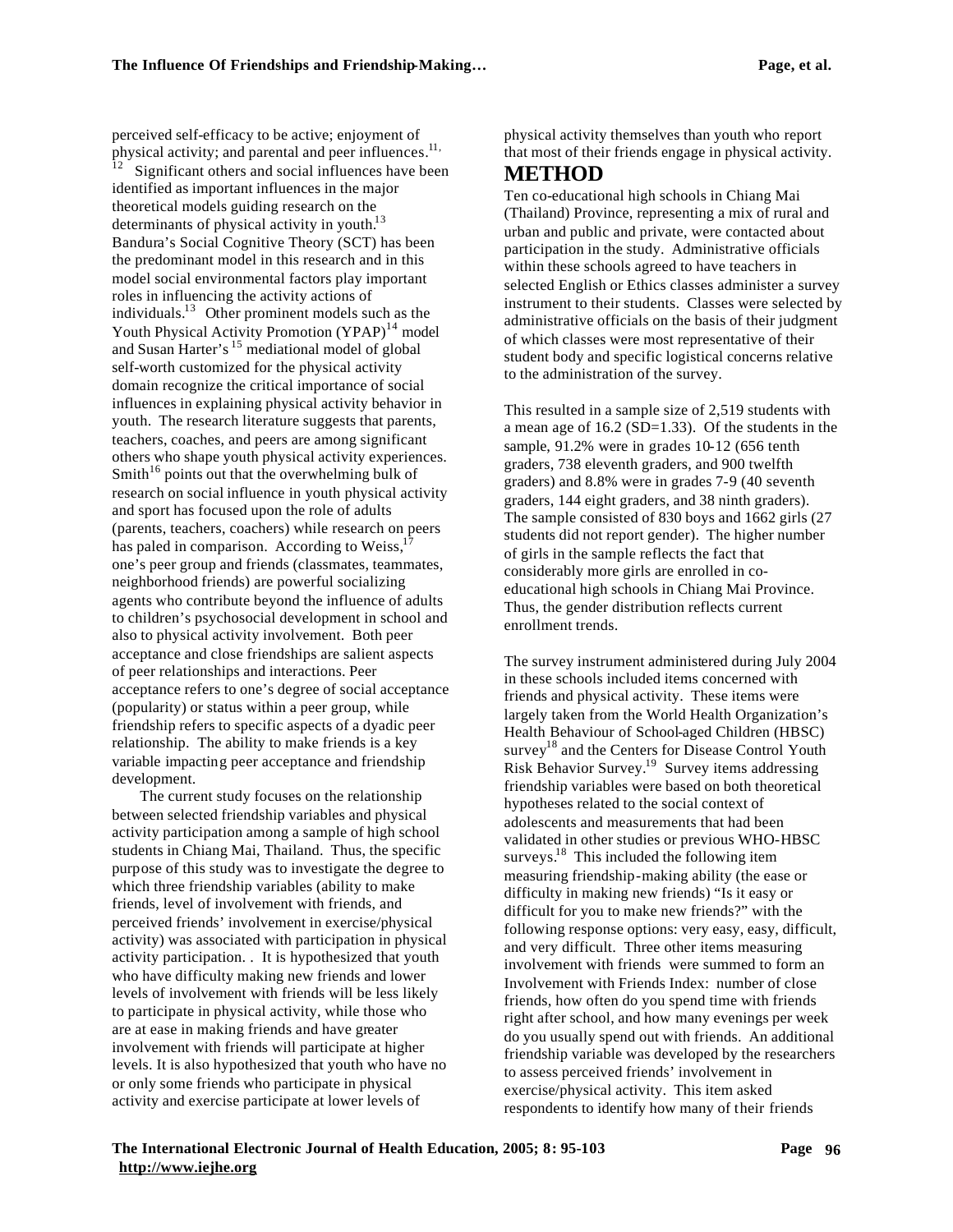exercise or participate in physical activity on most days. Respondents could mark none of them, some of them, half of them, most of them, or all of them.

Items from CDC's Youth Risk Behavior Survey<sup>19</sup> were primarily used as the physical activity measures in this study. Vigorous physical activity was assessed by asking respondents "On how many of the past 7 days did you exercise or participate in physical activity for at least 20 minutes that made you sweat and breathe hard, such as basketball, soccer, running, swimming laps, fast bicycling, fast dancing, or similar aerobic activities?" Muscle-strengthening exercise was measured by the item "On how many of the past 7 days did you do exercises to strengthen or tone your muscles, such as push-ups, sit-ups, or weight lifting?" Sports team participation was assessed by asking respondents to indicate the number of sports teams they played on in the past 12 months. An additional item (activity outside of school) developed by the researchers asked respondents to report the amount of time outside of school during an average school day that they play outside or are involved in physical activity. The four physical activity measures were also summed to form a physical activity summary variable (Physical Activity Index).

The survey instrument included items assessing age, grade level, mother's highest level of education, father's highest level of education, urban or rural residence, subjective family affluence (how well-off respondents perceived their family to be on a 5-point scale), times vacationing with family in the past year, and number of cars owned by one's family. Times vacationing with family in the past year and family car ownership were used as proxy socio-economic indicators. These variables were used as control variables in data analysis. Directions on the survey instrument alerted students to the fact that the survey was anonymous and instructed them not to write their name anywhere on the survey. Students were also informed that their participation was voluntary and that the decision to participate would not affect their grade in the class. There were no reports of students declining to participate.

The survey instrument was translated from English to Thai by native Thai-speaking translators. Thaispeakers back-translated survey items to make sure that the Thai translation accurately reflected the meaning and intent of each item in the English version of the survey instrument. The Thai version of the survey instrument is available from the contributing author.

The friendship variables served as categorical independent variables in the study. Categories for friendship-making ability (ease or difficulty in making friends) were very easy, easy, difficult, and very difficult. The three categorical levels for involvement in friends were based on scores on the Involvement with Friends Index and included low (scoring in the lowest quartile range), middle (scoring in the middle two quartile ranges), and high (scoring in the highest quartile range). The three categorical levels of perceived friends' involvement in exercise/physical activity included none or some of them, half of them, and most or all of them. Dependent measures included the five physical activity variables described above: vigorous physical activity, muscle-strengthening exercise, sports team participation, activity outside of school, and the Physical Activity Index.

Analysis of covariance (ANCOVA) was used to test whether levels on the independent variables (friendship variables) differed with respect to the dependent variables (physical activity variables). The following variables were used as covariates and statistically controlled for in ANCOVA tests: grade, age, mother's highest level of education, father's highest level of education, urban or rural residence, subjective family affluence, times vacationing with family in the past year, and family car ownership. Least squares means were calculated to determine how levels on the independent variables differed from each other. These tests were calculated separately for boys and girls using SAS version 8.2. ANCOVA testing was also conducted to determine whether boys differed from girls on dependent measures.

# **RESULTS**

Most of the students in this sample report that making new friends is either easy (59.2%) of boys, 61.3% of girls) or very easy (25.5% of boys, 21.6% of girls). However, 13.5% of boys and 15.2% of girls reported that making new friends was difficult and 1.8% of boys and 1.8% of girls responded that making new friends was very difficult.

On the variable perceived friends' involvement in exercise/physical activity, the majority of students reported that none or some of their friends exercised or participated in physical activity on most days (55.4% of boys, 76.53% of girls). Smaller percentages of students reported that half of their friends (34.7% of boys, 19.7% of girls) and most or all of their friends (9.9% of boys, 3.8% of girls)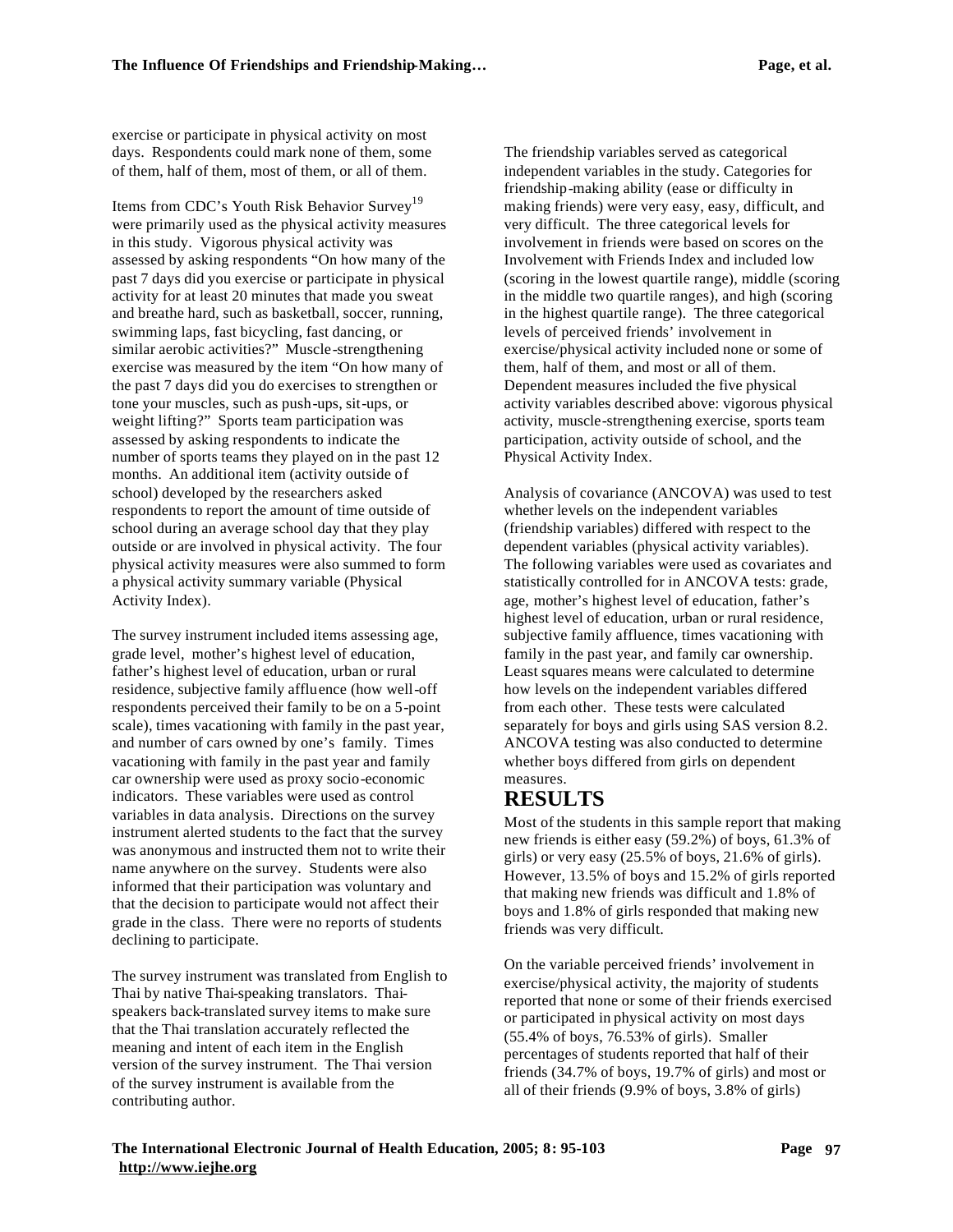exercised or participated in physical activity on most days.

Table 1 presents adjusted means for the dependent variables (physical activity variables) for boys and girls. Boys reported higher participation than girls on vigorous physical activity  $[F (1, 2337) = 329.10, p <$ .0001], muscle-strengthening exercise  $[F(1, 2335) =$ 160.31,  $p < .0001$ ], sports participation [F (1, 2321) = 137.62,  $p < .0001$  ], activity outside of school [F (1,  $2328$ ) = 147.11, *p* < .0001], the physical activity index  $[F (1, 2300) = 414.29, p < .0001]$ . Boys also scored significantly higher on the involvement with friends index [F (1, 2307) = 25.01,  $p < .0001$ ].

ANCOVA tests for main group effects for selfperceived friendship making ability (very easy, easy, difficult, or very difficult) were significant for both boys and girls on vigorous physical activity [F (3, 758) = 4.72,  $p < .01$  for boys and F (3, 1558) = 4.99,  $p < .01$  for girls], muscle-strengthening exercise [F]  $(3, 760) = 4.05$ ,  $p < .01$  for boys and F  $(3, 1555) =$ 5.80,  $p < .0001$  for girls], activity outside of school [F  $(3, 758) = 5.79$ ,  $p < .001$  for boys and F (3, 1549)  $=11.77$ ,  $p < .0001$  for girls], and the physical activity index [F (3, 750) = 6.87,  $p < .0001$  for boys and F (3, 1530) = 13.93,  $p < .0001$  for girls]. The main group effect for self-perceived friendship making ability on sports team participation was significant for girls [F  $(3, 1543) = 4.41, p < .01$ , but not for boys [F (3, 757)  $= 1.04$ ,  $p = .37$ ]. Table 3 displays means adjusted for several control variables for each of these groups by gender.

ANCOVA tests for main group effects for involvement with friends (low, middle, high) were significant for both boys and girls on vigorous physical activity [F  $(2, 762) = 11.39$ ,  $p < .0001$  for boys and F (2, 1576) = 7.09,  $p < .001$  for girls], muscle-strengthening exercise  $[F (2, 761) = 12.77, p]$  $< .0001$  for boys and F (2, 1573) = 3.23, *p*  $< .05$  for girls], activity outside of school  $[F (2, 762) = 21.12, p]$ < .0001 for boys and F (2, 1567) =16.73, *p* < .0001 for girls], and the physical activity index [F (2, 753)  $= 18.81, p < .0001$  for boys and F (2, 1548) = 14.96, *p* < .0001 for girls]. The main group effect for involvement with friends on sports team participation was significant for girls  $[F (2, 1561) = 4.36, p < .05]$ , but not for boys  $[F (2, 763) = 1.93, p = .14]$ . Table 3 displays adjusted means for each of these groups by gender.

ANCOVA tests for main group effects for perceived friends' involvement in exercise/physical activity (none or some of them, half of them, most or all of

them) were significant for both boys and girls on vigorous physical activity  $[F (2, 762) = 40.30, p <$ .0001 for boys and F (2, 1576) = 54.39,  $p < .0001$  for girls], muscle-strengthening exercise  $[F (2, 761) =$ 12.77,  $p < .0001$  for boys and F (2, 1573) = 3.23,  $p <$ .05 for girls], sports team participation  $[F (2, 761) =$ 33.53,  $p < .0001$  for boys and F (2, 1561) = 19.41, *p* < .0001 for girls], activity outside of school [F (2,  $762$ ) = 24.01, *p* < .0001 for boys and F (2, 1567)  $=8.37, p < .001$  for girls], and the physical activity index [F  $(2, 753) = 56.50, p < .0001$  for boys and F  $(2, 1548) = 45.03, p < .0001$  for girls]. Table 4 displays adjusted means for each of these groups.

#### **Table 1**

#### **Adjusted Mean Scores on Physical Activity Variables and Involvement with Friends Index by Gender**

|                                          | Boys M | Girls $M$   |
|------------------------------------------|--------|-------------|
|                                          | (SD)   | (SD)        |
|                                          |        |             |
| <b>Vigorous Physical</b>                 | 3.80   | 2.32(1.74)  |
| <b>Activity</b>                          | (2.07) |             |
| (Days engaging in                        |        |             |
| vigorous physical                        |        |             |
| activity in the past week)               |        |             |
| <b>Muscle-Strengthening</b>              | 2.60   | 1.49(1.80)  |
| Exercise                                 | (2.21) |             |
| (Days engaging in                        |        |             |
| muscle strengthening or                  |        |             |
| toning exercises in the                  |        |             |
| past week)                               |        |             |
| <b>Sports Team</b>                       | 1.99   | 1.18(1.42)  |
| Participation                            | (1.80) |             |
| (Number of sports teams                  |        |             |
| played on in the past 12                 |        |             |
| months)                                  |        |             |
|                                          |        |             |
| <b>Activity Outside of</b>               | 2.56   | 1.76(1.43)  |
| <b>School</b>                            | (1.60) |             |
| (Hours playing outside                   |        |             |
| or involved in physical                  |        |             |
| activity during an<br>average school day |        |             |
| outside of school)                       |        |             |
|                                          |        |             |
| <b>Physical Activity Index</b>           | 10.99  | 6.75(4.25)  |
| (The sum of the physical                 | (5.47) |             |
| activity variables)                      |        |             |
| <b>Involvement with</b>                  | 9.11   | 8.58 (2.26) |
| <b>Friends Index</b>                     | (2.51) |             |
| (The sum of three items                  |        |             |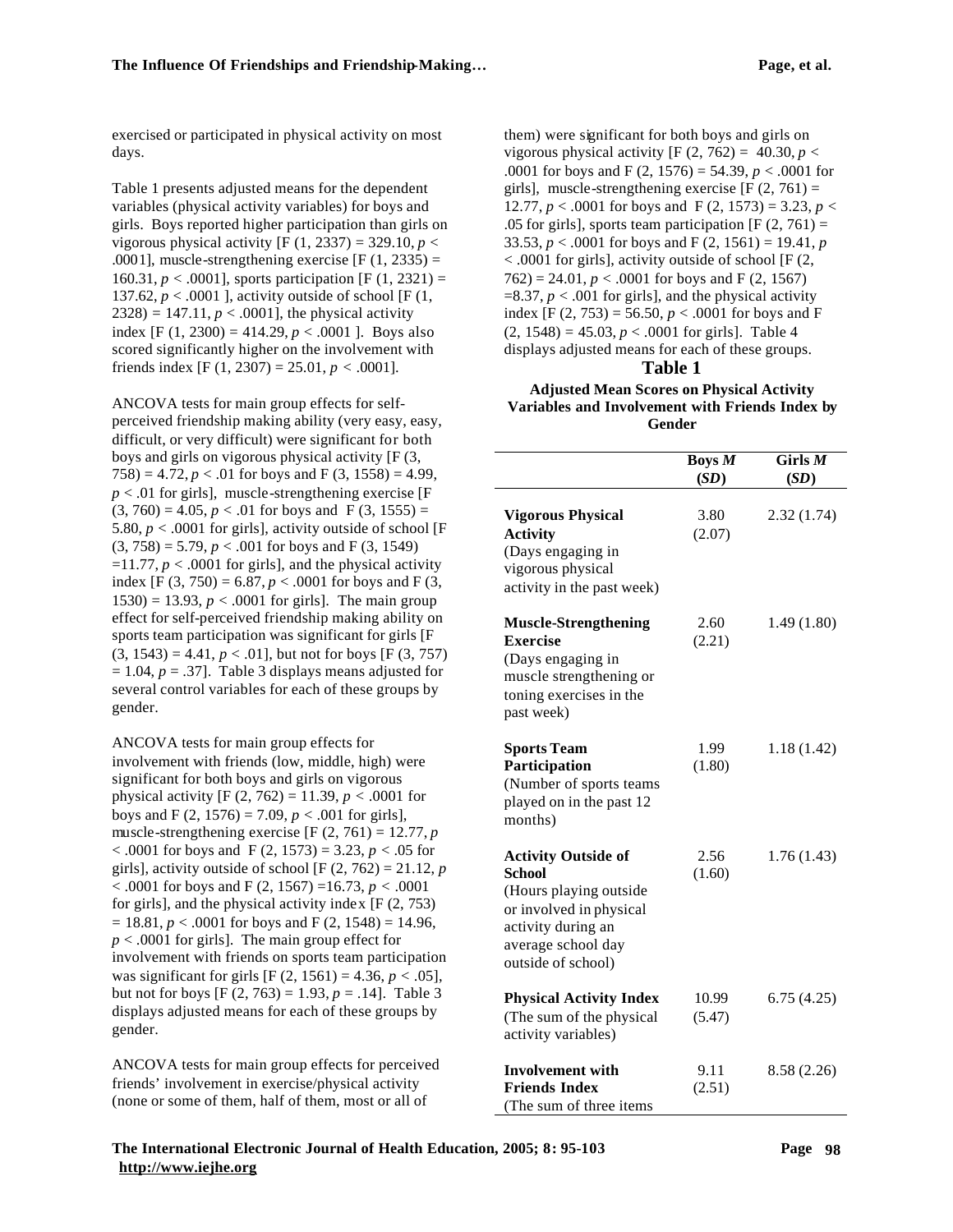| assessing involvement                                                                                                                                                                                                                                                                                                                                                                                           |  |  |  |
|-----------------------------------------------------------------------------------------------------------------------------------------------------------------------------------------------------------------------------------------------------------------------------------------------------------------------------------------------------------------------------------------------------------------|--|--|--|
| with friends)<br>A                                                                                                                                                                                                                                                                                                                                                                                              |  |  |  |
| Note. Means appearing in this table are adjusted for grade, age,<br>mother's highest level of education, father's highest level of<br>Ŀ<br>education, urban or rural residence, subjective family affluence,<br>times vacationing with family in the past year, and family car<br>ownership. ANCOVA tests showed that boys differed<br>significantly ( $p < .0001$ ) from girls on all of the variables in this |  |  |  |
| table.                                                                                                                                                                                                                                                                                                                                                                                                          |  |  |  |
| V<br>Table 2                                                                                                                                                                                                                                                                                                                                                                                                    |  |  |  |
| <b>Adjusted Mean Scores on Physical Activity</b>                                                                                                                                                                                                                                                                                                                                                                |  |  |  |
| <b>Variables by Ease or Difficulty Making</b>                                                                                                                                                                                                                                                                                                                                                                   |  |  |  |
| N<br><b>New Friends and by Gender</b><br>Н                                                                                                                                                                                                                                                                                                                                                                      |  |  |  |
| N<br><b>Boys <math>M(SD)</math></b> Girls $M(SD)$<br>E                                                                                                                                                                                                                                                                                                                                                          |  |  |  |
| L<br><b>Vigorous Physical</b><br>٦.                                                                                                                                                                                                                                                                                                                                                                             |  |  |  |

| <b>Activity</b>                |                            |                           |
|--------------------------------|----------------------------|---------------------------|
| Very Easy                      | $4.19^{\rm a}$ (2.05)      | $2.64^a(1.85)$            |
| Easy                           | $3.76^b$ (2.05)            | $2.24^b$ (1.63)           |
| Difficult                      | $3.50^{b,c}$ (2.07)        | $2.22^b$ (1.77)           |
| Very Difficult                 | $2.62^{\circ}$ (2.22)      | $2.27^{a,b}$ (2.08)       |
| <b>Muscle-Strengthening</b>    |                            |                           |
| <b>Exercise</b>                |                            |                           |
| Very Easy                      | $2.94^{\mathrm{a}}$ (2.44) | $1.81^{\circ}$ (2.01)     |
| Easy                           | $2.56^b$ (2.14)            | $1.43^b$ (1.73)           |
| Difficult                      | $2.31^{b,c}$ (2.12)        | $1.26^b$ (1.67)           |
| Very Difficult                 | $1.31^{\circ}$ (1.23)      | $2.00^{a,b}$ (2.07)       |
| <b>Sports Team</b>             |                            |                           |
| Participation                  |                            |                           |
| Very Easy                      | $1.98^a(1.91)$             | $1.42^{\mathrm{a}}(1.61)$ |
| Easy                           | $2.02^{\text{a}}$ (1.76)   | $1.17^b$ (1.34)           |
| Difficult                      | $1.78^a$ (1.72)            | $1.00^b$ (1.36)           |
| Very Difficult                 | $1.38a$ (1.99)             | $1.16^{a,b}$ (1.52)       |
| <b>Activity Outside of</b>     |                            |                           |
| <b>School</b>                  |                            |                           |
| Very Easy                      | $2.92^a$ (1.74)            | $2.16^a$ (1.56)           |
| Easy                           | $2.47^b$ (1.50)            | $1.70^b$ (1.35)           |
| Difficult                      | $2.27^b$ (1.66)            | $1.50^b$ (1.38)           |
| Very Difficult                 | $1.92^b$ (1.43)            | $1.69^{a,b}$ (1.85)       |
| <b>Physical Activity Index</b> |                            |                           |
| Very Easy                      | $12.10^a$ (6.05)           | $8.03^{\text{a}}$ (4.59)  |
| Easy                           | $10.82^b$ (5.06))          | $6.55^b$ (3.99)           |
| Difficult                      | $9.87^{b,c}$ (5.58)        | $5.99^b$ (4.34)           |
| Very Difficult                 | $7.24^c$ (5.03)            | $7.12^{a,b}$ (5.62)       |

*Note.* Means in the same column for each variable with the same superscript letter are not significantly different. Means appearing in this table are adjusted for grade, age, mother's highest level of education, father's highest level of education, urban or rural residence, subjective family affluence, times vacationing with family in the past year, and family car ownership.

**Table 3 Adjusted Mean Scores on Physical Activity Variables by Level of Involvement with Friends Index and by Gender**

|                                |                            | <b>Boys <math>M(SD)</math></b> Girls $M(SD)$ |
|--------------------------------|----------------------------|----------------------------------------------|
| <b>Vigorous Physical</b>       |                            |                                              |
| <b>Activity</b>                |                            |                                              |
| Low                            | $3.28^a$ (2.11)            | $2.23^a(1.74)$                               |
| Middle                         | $3.87^b$ (2.03)            | $2.26^a(1.67)$                               |
| High                           | $4.26^{\circ}$ (2.04)      | $2.68^b$ (1.93)                              |
| <b>Muscle Strengthening</b>    |                            |                                              |
| <b>Exercise</b>                |                            |                                              |
| Low                            | $2.42^{\text{a}}$ (2.15)   | $1.35^a(1.73)$                               |
| Middle                         | $2.56^{\circ}$ (2.29)      | $1.51^{a,b}$ (1.80)                          |
| High                           | $2.84^{\mathrm{a}}$ (2.14) | $1.70^b$ (1.91)                              |
| <b>Sports Team</b>             |                            |                                              |
| Participation                  |                            |                                              |
| Low                            | $1.54^{\circ}$ (1.62)      | $1.10^a$ (1.47)                              |
| Middle                         | $1.95^b$ (1.70)            | $1.18a$ (1.35)                               |
| High                           | $2.43^{\circ}$ (2.04)      | $1.41^b$ (1.49)                              |
| <b>Activity Outside of</b>     |                            |                                              |
| <b>School</b>                  |                            |                                              |
| Low                            | $2.02^{\text{a}}$ (1.44)   | $1.52^{\mathrm{a}}(1.34)$                    |
| Middle                         | $2.57^b$ (1.53)            | $1.80^b$ (1.41)                              |
| High                           | $3.04^{\circ}$ (1.72)      | $2.14^{\circ}$ (1.57)                        |
| <b>Physical Activity Index</b> |                            |                                              |
| Low                            | $9.25^{\mathrm{a}}$ (5.26) | $6.17^{\mathrm{a}}(4.17)$                    |
| Middle                         | $11.00^b$ (5.31)           | $6.77^b$ (4.15)                              |
| High                           | $12.61^{\circ}$ (5.59)     | $7.93^{\circ}$ (4.51)                        |

*Note.* Means in the same column for each variable with the same superscript letter are not significantly different. Means appearing in this table are adjusted for grade, age, mother's highest level of education, father's highest level of education, urban or rural residence, subjective family affluence, times vacationing with family in the past year, and family car ownership.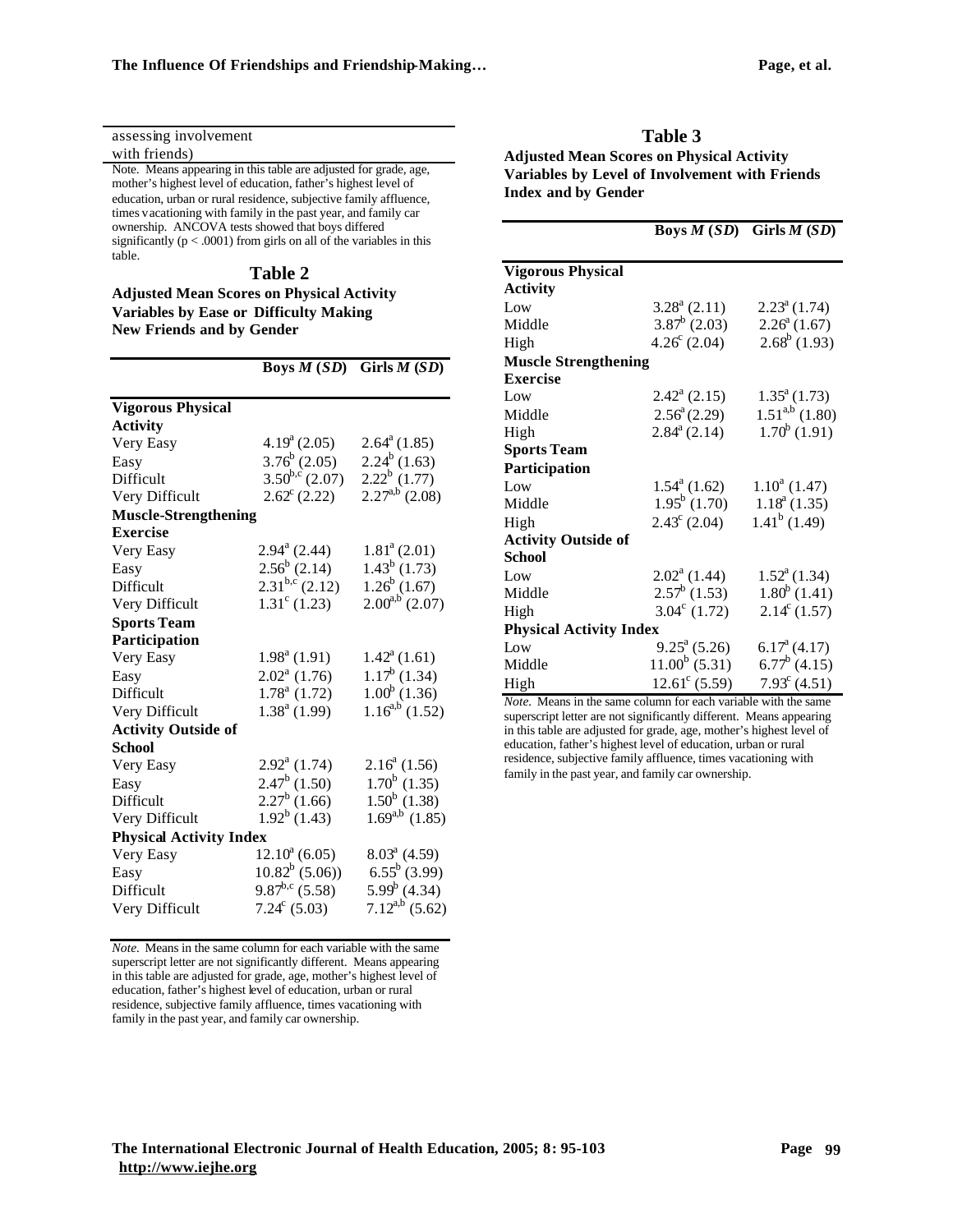**Table 4 Adjusted Mean Scores on Physical Activity Variables by Perceived Friends' Involvement in Exercise/Physical Activity and by Gender**

|                                |                       | Boys $M(SD)$ Girls $M(SD)$ |
|--------------------------------|-----------------------|----------------------------|
| <b>Vigorous Physical</b>       |                       |                            |
| <b>Activity</b>                |                       |                            |
| None or Some                   | $3.23^a$ (2.03)       | $2.11^a$ (1.63)            |
| Half                           | $4.51^b$ (1.80)       | $2.85^b$ (1.80)            |
| Most or All                    | $4.60^b$ (1.93)       | $4.01^{\circ}$ (1.75)      |
| <b>Muscle-Strengthening</b>    |                       |                            |
| <b>Exercise</b>                |                       |                            |
| None or Some                   | $2.21^a$ (2.05)       | $1.37^{\mathrm{a}}(1.71)$  |
| Half                           | $3.01^b$ (2.29)       | $1.92^b$ (2.03)            |
| Most or All                    | $3.24^b$ (2.45)       | $1.81^{a,b}$ (1.75)        |
| <b>Sports Team</b>             |                       |                            |
| <b>Participation</b>           |                       |                            |
| None or Some                   | $1.53^a$ (1.55)       | $1.09^a$ (1.34)            |
| Half                           | $2.35^b(1.85)$        | $1.44^b$ (1.47)            |
| Most or All                    | $2.99^{\circ}$ (2.12) | $2.09^{\circ}$ (2.02)      |
| <b>Activity Outside of</b>     |                       |                            |
| <b>School</b>                  |                       |                            |
| None or Some                   | $2.19^a(1.51)$        | $1.69^a$ (1.40)            |
| Half                           | $2.94^b(1.59)$        | $1.98^b$ (1.46)            |
| Most or All                    | $3.09^b(1.63)$        | $2.25^b$ (1.53)            |
| <b>Physical Activity Index</b> |                       |                            |
| None or Some                   | $9.18a$ (5.06)        | $6.27^{\text{a}}$ (4.02)   |
| Half                           | $12.82^b$ (5.06)      | $8.21^b$ (4.47)            |
| Most or All                    | $13.95^b$ (5.48)      | $10.17^{\circ}$ (3.81)     |

*Note.* Means in the same column for each variable with the same superscript letter are not significantly different. Means appearing in this table are adjusted for grade, age, mother's highest level of education, father's highest level of education, urban or rural residence, subjective family affluence, times vacationing with family in the past year, and family car ownership.

# **DISCUSSION**

This study investigated aspects of friendships and physical activity in a sample of Thai high school students. Results show that a high proportion of students (over 80%) rated themselves high on selfperceived friendship making ability by saying that making new friends is easy or very easy. A much smaller percent reported that making friends was difficult (13.5% of boys, 15.2% of girls) or very difficult (1.8% of boys, 1.8% of girls). Friendships provide many advantages or benefits in the lives of young people and meet many needs. Friendships provide a supportive context in addition to relationships with adults (parents, teachers, and

others) in which self-exploration, emotional growth, and moral development can occur.<sup>20</sup> Through interactions with peers, children learn valuable social skills such as making new friendships, problemsolving, and managing competition and conflict.

This study brings attention to another possible advantage of being skilled in making friends and of having the association of friends during adolescence—higher likelihood of participation in physical activity and sports. In general, this study showed that overall participation in physical activity (vigorous physical activity, muscle-strengthening exercise, sports team participation, activity outside of school, and physical activity index) was lowest among adolescents who said that making new friends was very difficult, while the highest involvement was among those who reported that making friends was very easy. There was also an association between having friends and spending time with friends and participation in physical activity. Students who scored in the high range on the involvement with friends index showed the highest participation in physical activity, while those scoring in the low range showed the lowest participation. In addition, students who characterizing themselves as having most or all of their friends exercising or participating in physical activity on most days showed the highest levels of physical activity participation. Conversely, those with no or some friends engaging in exercise/physical activity showed the lowest levels of physical activity participation. These findings were generally true for both boys and girls, with the exception that friendship making ability groups and physical activity index category groups did not differ on sports team participation.

The results of the current study suggest that social skills could be an important factor in explaining the relationship between friendship variables and involvement in physical activity/sports. Research by developmental psychologists generally shows that popular children are more socially skilled than those who are less socially skilled.<sup>21</sup> Lack of social skills has already been identified as a risk factor leading to the following negative outcomes: interpersonal relationship difficulties with peers and adults; peer rejection; increased risk of violent behavior and aggression; increased criminality; depression and anxiety; and poor academic performance.  $22 \text{ In}$ addition to social skills, lack of physical skills may also play a role in explaining the relationship between friendship variables and involvement in physical activity. Further research is needed to identify specific social skills and physical skills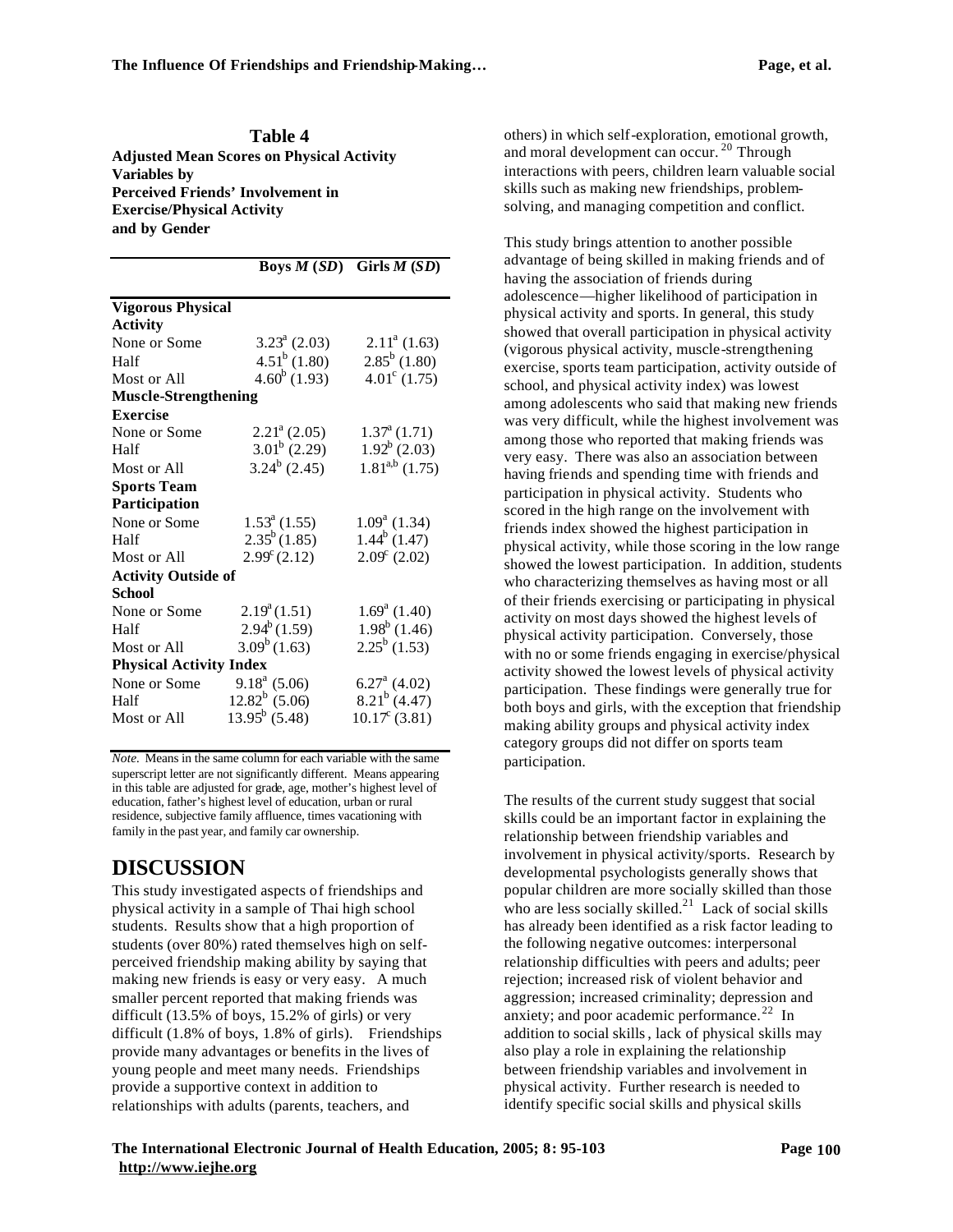among youth who find it difficult to make friends and have low levels of involvement in physical activity/sports.

Given the cross-sectional nature of this study and the challenge of gaining insight into such complex human behaviors as friendships and physical activity behavior, readers need to exercise caution in interpreting the results. In looking at the relationship between friendship variables and physical activity involvement, it is important not to assign directionality to the relationship. A case could just as easily be made for inferring that the friendship variables influence participation as for the reverse, that participation influences friendship skills and outcomes. Thus, it may be that participation in physical activity and sports fosters the acquisition and development of skills that improve the likelihood of making new friends and developing close friendships. Participation in physical activity and sports provides additional opportunities for young people to develop friendships. Another possibility is that both friendship and physical activity/sports involvement are related, not because they influence each other, but because they are both association with other unaccounted for causal variables. For example, Weiss identifies that factors such feelings such as self-worth, positive affect for physical activity, and motivation to participate in physical activity may be related to dimensions of friendship and also to levels of physical activity/sports participation. The fact that both of these variables are related to certain third variables could then account for such a relationship.<sup>17</sup>

While this study suffers from the inherent limitations of cross-sectional research, it is important to point out that the statistical analyses used in the study (ANCOVA) to look for group differences controlled for the effects of several potential confounding variables. The potential confounding variables that were statistically controlled for included grade, age, mother's highest level of education, father's highest level of education, urban or rural residence, perceived socio-economic status, and two proxy measures of socio-economic status.

## **IMPLICATIONS FOR HEALTH EDUCATION**

Health education is an important element in the strategy to increase the physical activity levels of youth.<sup>23</sup> The Center for Disease Control and Prevention's *Guidelines for School and Community Programs to Promote Lifelong Physical Activity among Young People* calls for schools to implement

health education curricula and instruction that help students develop the knowledge, attitudes, behavioral skills, and confidence needed to adopt and maintain physically active lifestyles.<sup>23</sup> In addition to cognitive learning, health educators are encouraged to help children and adolescents develop behavioral skills such as self-assessment, self-monitoring, decisionmaking, goal-setting, identifying and managing barriers, self-regulation, reinforcement, communication, and advocacy that may help students adopt and maintain a healthy lifestyle that includes regular physical activity.

Weiss advocates that a physical activity intervention for early and middle adolescents would be remiss if peer relationships and interactions were not targeted as key components. $\frac{17}{17}$  The current study showing a connection between friendship variables and involvement in physical activity and sports in youth, suggests that a possible addition to the behavioral skills mentioned in the CDC guidelines. Social skills which increase the capacity to of young people to develop friendships may be an additional skill area worthy of consideration for inclusion in school health education interventions designed to increase physical activity levels. Given the findings of this study, this appears to be a fertile area of future research. More research is needed to determine the precise role of friendship as a potential influence of physical activity and sports involvement. Additionally health educators need to determine if difficulty in making new friends is a trait or condition that can be modified and if so, can health education interventions demonstrate the capacity to improve students' skills to make friends? In the meantime, health educators should give serious consideration to including friendship skill-development strategies in the mix of strategies currently used to improve participation in physical activity. To maximize the likelihood of successfully teaching a skill in a health education intervention, Lavin stresses the use of active learning strategies that give students opportunities to practice, master, and develop confidence in a skill.<sup>24</sup> Fostering confidence in students' ability to learn and perform a skill is often a challenging task and may be particularly true for students who lack friendship skills. This is reinforced by the current study which showed that children who have difficulty making friends also reported lower levels of confidence in thems elves and a tendency to feel helpless. Additionally, feelings of loneliness and a lack of experience in close friendships which are common among children having difficulty making friends and with few or no close friends, may compound efforts to teach friendship skills to students requiring such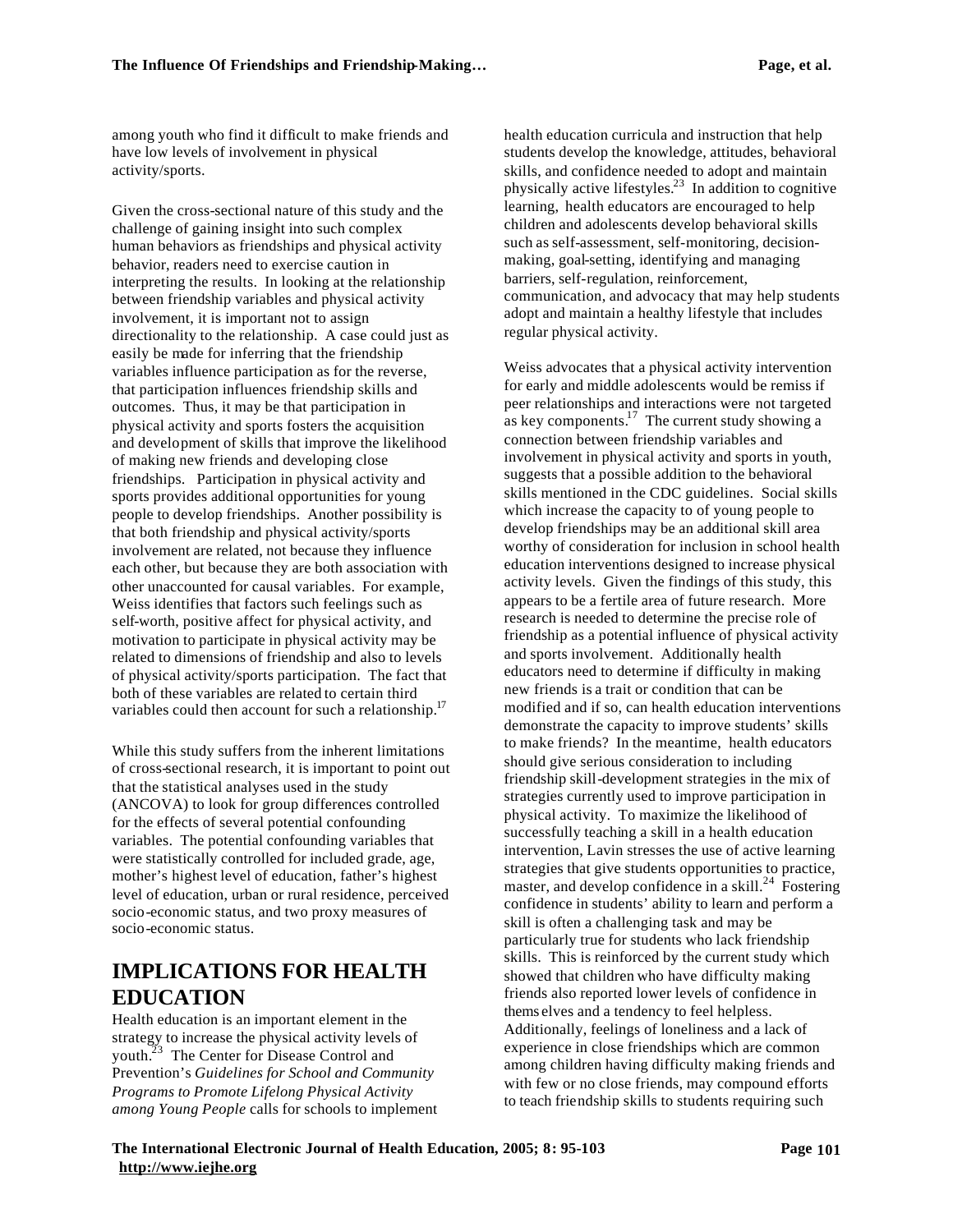skills in the context of a school health education program. However, health education and physical activity promotion efforts which emphasize building social networks among young people have the added potential benefit of not only promoting physical health but also the potential of increasing self-esteem and self-confidence through friendships.<sup>2</sup>

Future research efforts are needed to determine whether the associations observed in this study are also true in other adolescent populations. It is possible that the friendship variables investigated in this study may relate to physical activity in different ways in other adolescent populations and that cultural differences concerning the value of friendships may mediate these associations.

## References

 $\overline{a}$ 

Fletcher GF, Balady G, Blair SN, Blumenthal JB, Caspersen C, Chaitman B, Epstein S, Froelicher ES, Froelicher VF, Pina IL, Pollock ML, Statement on Exercise: Benefits and Recommendations for Physical Activity Programs for All Americans. A statement for health professionals by the Committee on Exercise and Cardiac Rehabilitation of the Council on Clinical Cardiology, American Heart Association. *Circulation*. 1996;94:857-862. <sup>2</sup> Sothern M.S, Loftin M., Suskind RM., Udall JN,

Blecker U. The health benefits of physical activity in children and adolescents: Implications for chronic disease prevention. *Eur J Pediatr* 1999;158(4):271- 274.

<sup>3</sup> Tremblay MS, Willms JD. Is the Canadian childhood obesity epidemic related to physical inactivity? *Int J Obes Relat Metab Disord*. 2003;27(9):1100-1105.

4 Patrick K, Norman GJ, Calfas KJ, Sallis JF, Zabinski MF, Rupp J, Cella J. Diet, physical activity, and sedentary behaviors as risk factors for overweight in adolescence. *Arch Pediatr Adolesc Med.* 2004;158:385-390.

 5 Tremblay MS, Inman JW, Willms JD. The relationship between physical activity, self-esteem, and academic achievement in 12-year-old children. *Pediatric Exercise Science.* 2000:12(3):312-323. 6 Kirkcaldy BD, Shephard RJ, Siefen RG. The relationship between physical activity and self-image and problem behaviour among adolescents. *Soc Psychiatry Psychiatr Epidemiol.* 2002;37(11):544- 550.

<sup>7</sup> Caterino MC, Polak ED. Effects of two types of activity on the performance of 2nd, 3rd, and 4th grade students on a test of concentration. *Percept Mot Skills* . 1999;89(1):245-248.

<sup>8</sup> Sibley BA, Etnier J. The relationship between physical activity and cognition in children: a metaanalysis. *Pediatric Exercise Science*. 2003;15(3):243- 256.

<sup>9</sup> Centers for Disease Control and Prevention. Physical activity levels among children aged 9-13— United States, 2002. *MMWR*. 2003;52(33):785-788. <sup>10</sup> Sallis JF. Epidemiology of physical activity and fitness in children and adolescents. *Crit Rev Food Sci Nutr*. 1993;33:403-408.

<sup>11</sup> Strauss RS, Rodzilsky D, Burack G, Colin M. Psychosocial correlates of physical activity in healthy children. *Arch Pediatr Adolesc Med*. 2001;155:897- 902.

<sup>12</sup> Feldman DE, Barnett T, Shrier I, Rossignol M, Abenhaim L. Is physical activity differentially associated with different types of sedentary pursuits? *Arch Pedatr Adolesc Med.* 2003;157:797-802.  $13$  Pate R, Sirard J. Physical activity and young people. *Topics in Nutrition* [Hershey Foods Corporation]. 2000:81-18.